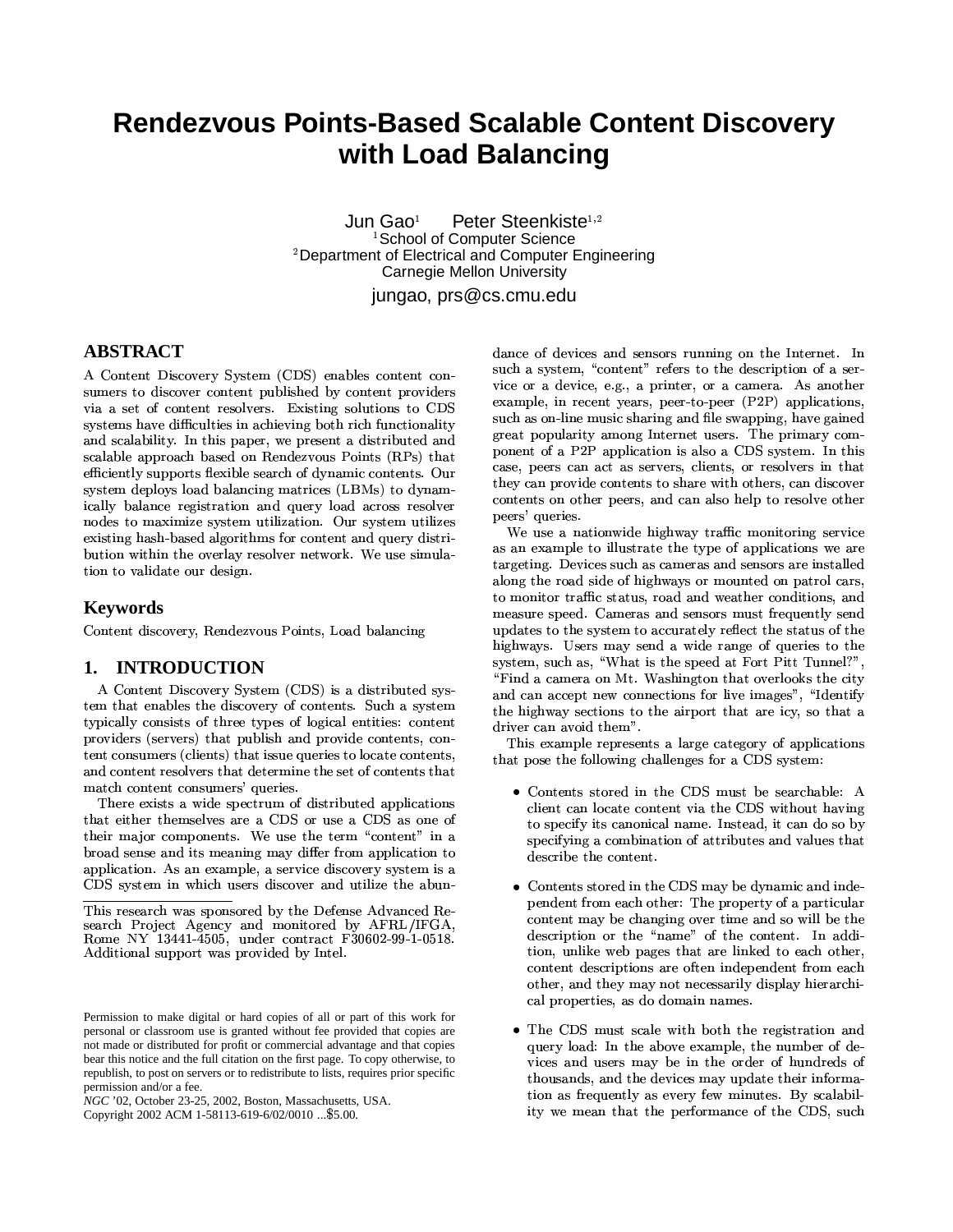as success rate and response time for registrations and queries, should not degrade significantly as the amount of available contents, the rate of content registration and the rate of queries increase.

In this paper, we present a distributed and scalable approach to the content discovery problem that meets the above challenges. Content names and queries are represented with attribute-value pairs, and clients can search contents using any combination or subset of attributes and values. We achieve scalability through the use of Rendezvous Points (RPs). The RP-based registration and query design avoids network flooding. We address the load concentration problem in our RP-based design by balancing the load across resolver nodes using Load Balancing Matrices (LBMs).

The rest of the paper is organized as follows. In Section 2, we present the basic RP-based CDS system design. In Section 3, we discuss how load balancing addresses the load concentration problem. We present simulation results that demonstrate the effectiveness of the system in Section 4. We present related work in Section 5 and conclude in Section 6.

#### **BASIC CDS DESIGN**  $2.$

In this section, we present the basic Rendezvous Pointbased CDS design.

#### **Naming scheme**  $2.1$

### 2.1.1 AV-pair representation

Contents in our system are represented using attributevalue pairs (AV-pairs), e.g., a device in a service discovery system may be described with attributes such as Type, Location, and Model, etc. Similarly, in a music sharing application, the representation of a song may have attributes such as Title, Artist, Album, and Year etc. We refer to the collection of the AV-pairs as the content's "name", or content "description". Content discovery is the discovery of the "content name", not the content itself. This type of naming scheme has been used in other work, e.g., INS [3],  $SDS$  [5], Siena [4].

An AV-pair is written in the form of  $\{a_i = v_i\}$ , or  $\{a_i v_i\}$ for short, where  $a_i$  is an attribute, and  $v_i$  is its value. We only consider exact matches in our current system. A content name that consists of  $n$  AV-pairs is represented as  $CN: \{a_1v_1, a_2v_2, ..., a_nv_n\}$ . In an actual implementation, a more powerful language like XML [1] may be used to represent names. Figure 1 is an example name for a highway monitoring camera.

| Camera $ID = 5562$                       |
|------------------------------------------|
| Camera Type = $Q-cam$                    |
| Highway Number = $I-279$                 |
| Exit Number = $4$                        |
| $City = Pittsburgh$                      |
| Speed Measured = 45MPH                   |
| Road Condition = $\text{dry}$            |
| Connection $available$ $\rightarrow$ yes |

Figure 1: An example content name.

In this paper, we only consider names that are comprised of *orthogonal* attributes, which means they exist independently of each other. Attributes that *depend* on the presence of other attributes in a name, such as Exit Number in the above example, can be dealt with similarly. Dynamic attributes, such as Speed Measured, may take on different values at different times. When the value changes, the content name effectively changes. Dynamic content makes caching unsuitable, and requires continuous active registering.

### 2.1.2 Searchability and subset matching

A query is also comprised of a set of AV-pairs, e.g.,  $Q$ :  ${a_1v_1, a_2v_2, ..., a_mv_m}$  contains m AV-pairs. The matched content name must simultaneously satisfy all the AV-pairs present in the query.

Our CDS supports *subset matching*, i.e., a content name matches a query if and only if the set of AV-pairs in the query is a subset of the set of AV-pairs in the content name. In other words, there may be AV-pairs in that query that are not in the content name. Subset matching enables searchability in that to find a content name, the query does not have to have the exact same set of AV-pairs as the content name. The number of subsets (excluding the empty set) of a content name that consists of n AV-pairs is  $2^n - 1$ , which means it can match  $2^n - 1$  different queries.

#### $2.2^{\circ}$ CDS overlay network

Nodes participating in the CDS connect to each other in a peer-to-peer fashion to form a CDS overlay network. Figure 2 shows the software architecture on a node. The CDS layer is designed as a common communication layer on which higher level applications, such as service discovery and file sharing, can be built. The primary responsibility of the CDS layer is to decide on the set of nodes that a content name or query should be sent to. For the actual forwarding of messages, the CDS system utilizes existing hash-based overlay network mechanisms  $(16, 13, 14, 18)$ .



Figure 2: CDS node architecture.

Before a node can join the CDS system, it must first join the overlay network. It locally computes its overlay network address (node ID) by using a system-wide hash function  $H$ . The overlay network is structured in such a way that node IDs encode network topological information: The node ID determines the set of nodes that this node will be neighboring with, and which node to use when forwarding a message in the overlay network. To preserve scalability, the number of neighbors is kept relatively small in these schemes, e.g.,  $O(\log N_c)$  in Chord<sup>[16]</sup>, where  $N_c$  is the number of nodes in the network. The path length between any two nodes in the overlay is also kept short, e.g.,  $O(\log N_c)$  in terms of overlay hops in Chord.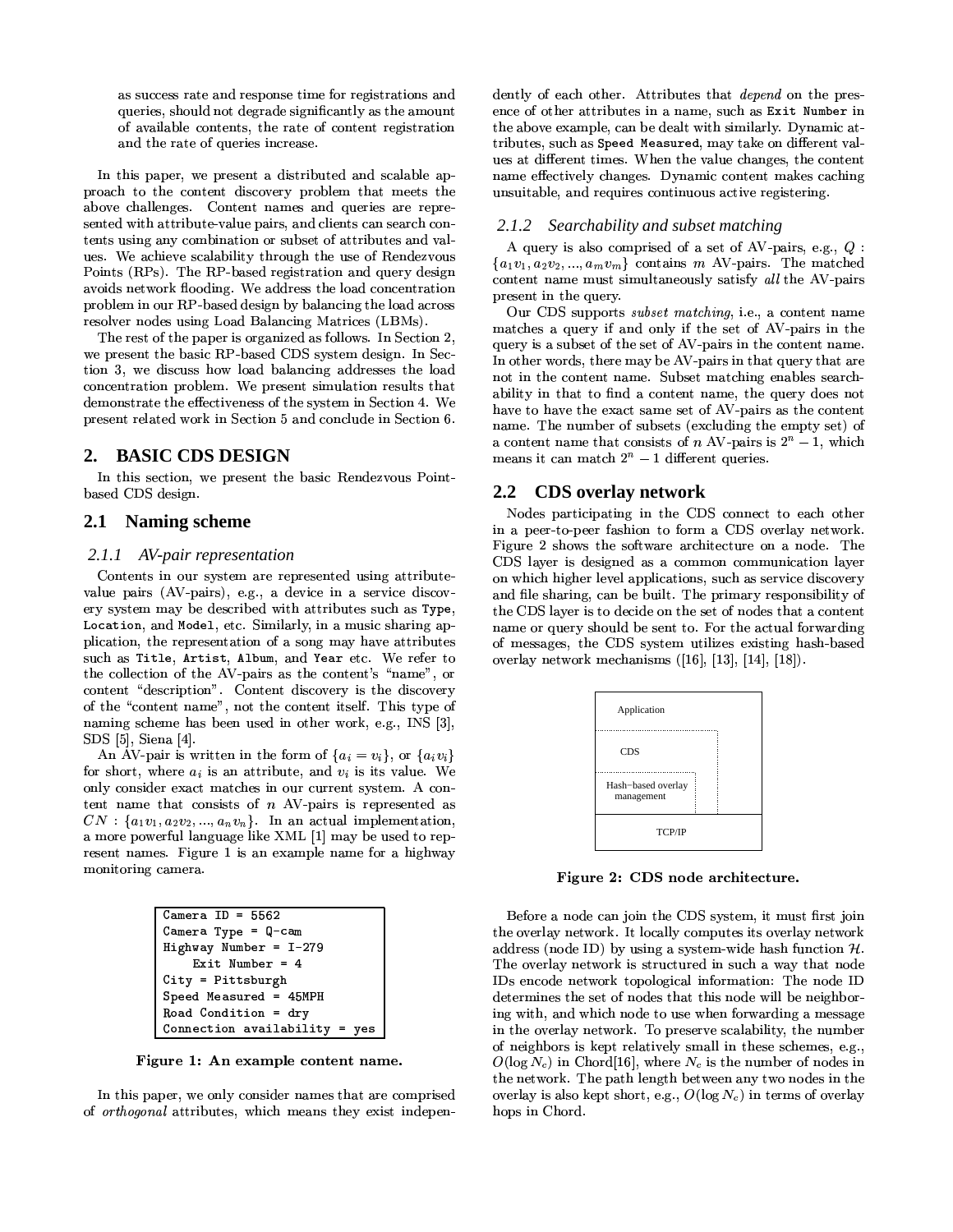#### Rendezvous Points-based content distri-2.3 bution and discovery

The fundamental problem in designing the CDS is where to store the content names. In a centralized system, names and queries are sent to one central location, which forms the single point-of-failure of the system and may become the bottleneck as load increases. Approaches based on flooding the CDS network with registrations or queries eliminate the single point-of-failure, but the amount of duplicated contents or queries makes them unscalable.

To address the scalability problem, we introduce an approach based on *Rendezvous Points*(RPs). In this approach, a content name is registered only with a small set of nodes in the system, known as the Rendezvous Points; thus full duplication of contents at all nodes is avoided. Queries are directly sent to the proper RPs for resolution, and no network-wide searching is needed. The term "rendezvous" is used because the RPs are where queries and the matched contents meet. This approach is in part motivated by the PIM-SM [6] multicast protocol, which reduces the amount of group information that must be stored on each router, and thus improves the scalability of IP multicast.

#### $2.3.1$ Registration with the RP set

To register a content name, the provider node must first determine the set of resolver nodes that should receive this name. It does this by applying the system-wide hash function,  $H$ , to each AV-pair in the content name. For example, given content name  $CN: \{a_1v_1, a_2v_2, ..., a_nv_n\}$ , which has  $n$  AV-pairs, the provider computes the following:

### $\mathcal{H}(a_i v_i) = N_i$

for  $i = 1, n$ . For  $N_i$ , if there exists a node whose ID is equal to  $N_i$ , then it will become one RP node; otherwise, the node whose ID is numerically closest to  $N_i$  will become the RP node. These nodes (*n* of them assuming no hash collision) form the RP set for this content name. The content name is then sent to each of the  $n$  nodes (Figure 3), which results in  $n$  replications of the name. From an RP node's point of view, it becomes a specialized node for the AV-pairs that are mapped onto it, e.g.,  $N_1$  contains all the names in the system that have  $a_1v_1$  in their names.

This scheme of hashing each AV-pair individually has the following properties. First, it yields an RP set size of  $n$ for a name that has  $n$  AV-pairs, and it requires the content provider to send  $O(n)$  messages per registration. In practice,  $n$  is typically a small number on the order of 20 to 30, and thus registration is done efficiently. Second, it guarantees system correctness, in that, any query that is a subset of a content name, e.g., the query  $Q: \{a_1v_1\}$ , which contains only one of  $CN_1$ 's AV-pair, can discover  $CN_1$  by going to node  $N_1$ . As a comparison, registering with all nodes corresponding to all the  $2^n - 1$  subsets of the content name would also ensure correctness, but requires an exponential number of registration messages. Third, from the system's point of view, hashing attribute and value together to determine the set of RP nodes rather than hashing attribute only provides a natural way of spreading registrations to more nodes in the system.

RP nodes store names in a soft state fashion, i.e., registrations automatically expire after a certain time interval. Therefore names must be periodically refreshed to avoid expirations. This provides protection against certain types of



Figure 3: Example registration and query processing with RP set.

failures. For example, when an RP node leaves or crashes, the refresh messages will allow a lost content name to be registered at an active node. Also, when a name contains dynamic attributes, the RP nodes for the dynamic attributes may be different every time the value changes.

### 2.3.2 Query resolution

To resolve queries, clients must determine the set of RPs that may contain matching content names. As described in the previous section, all content names that contain  $a_i v_i$ are stored in the node  $N_i(=\mathcal{H}(a_i v_i))$ , therefore query Q:  ${a_1v_1, a_2v_2, ..., a_mv_m}$  can be sent to any one of the m RP nodes,  $N_1, ..., N_m$  (Figure 3). Since an RP node maintains the full list of the AV-pairs in a name, when a query arrives at this node, it can fully determine whether a name matches this query by comparing the name's AV-pair list with that of the query's.

Given these  $m$  candidate RP nodes, the client may pick one randomly, or send one query message to each of the  $m$ nodes. In addition, the client may use the following two-pass *query optimization* algorithm to select an RP node. It first sends a probe message to all the  $m$  nodes and then selects one based on their responses. The client has two choices: (1) it can send the query to the node that has the smallest response time, or  $(2)$  it can send to the node that has the smallest database. Choice (2) is often more beneficial from a system's point of view. As we will discuss in the next section, a node may have to replicate its database on other nodes when it observes high query load. For efficiency, the replication of a smaller database is preferred. Both with and without query optimization, the number of messages required to resolve a query is  $O(m)$ , which preserves system scalability.

An alternative to having queries fully resolved at the RP node is to have clients resolve the query based on information provided by the RP nodes. In this approach, the client has to send its query to multiple resolver nodes, each of which resolves the query partially and returns any matches. The client then performs a "join" operation to determine the final set of matched names. While this approach reduces the computation load on resolver nodes, it adds potentially significant communication overhead due to large sets of partial matches to the network and client. Given that exact matching for AV-pairs is a relatively light-weight operation, it is more efficient to do the matching on the RP nodes.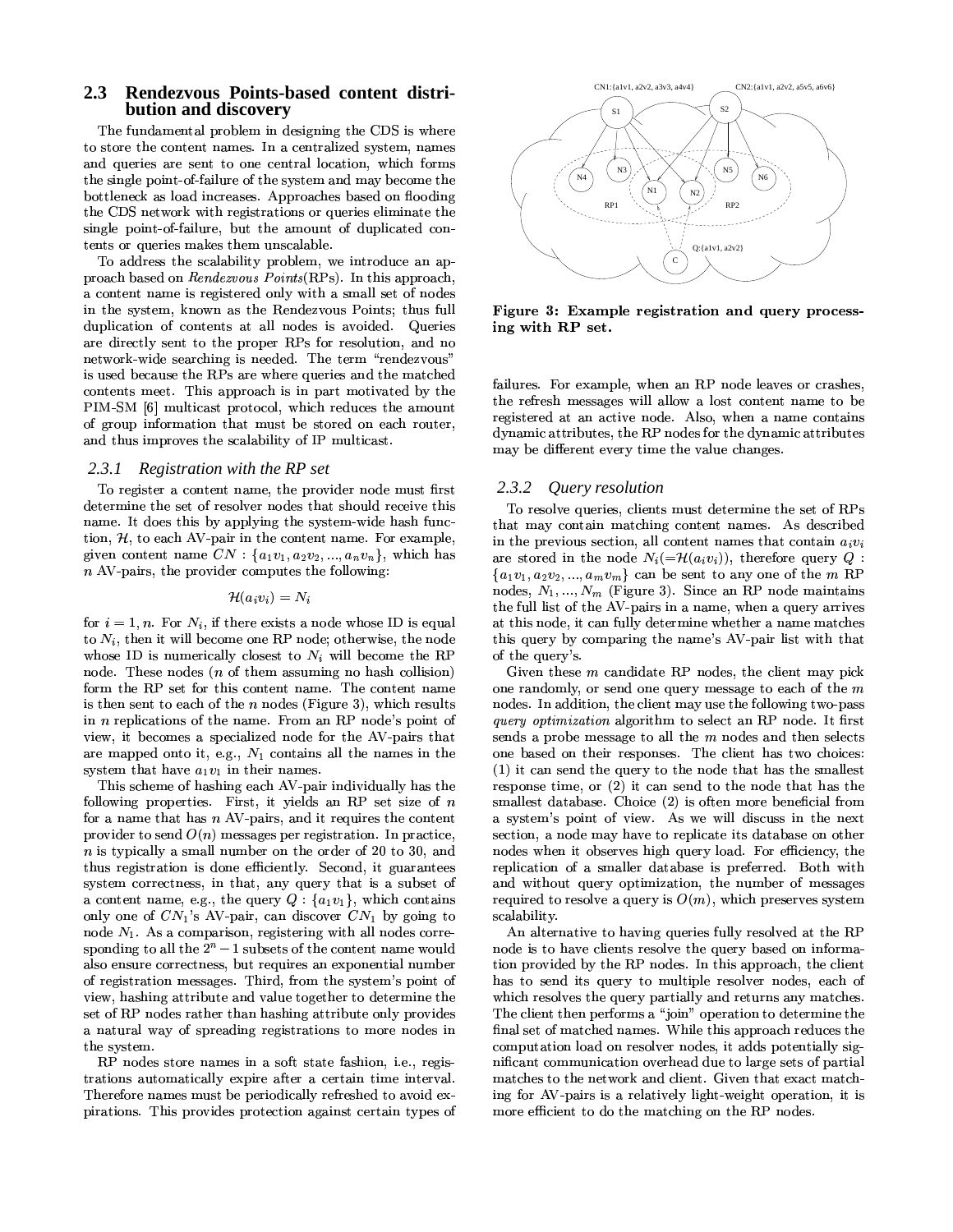#### **SYSTEM WITH LOAD BALANCING 3.**

We extend our basic system to deal with load imbalances.

#### Load concentration problem **3.1**

The basic system tries to spread registrations to different nodes in the network by using a different set of RP nodes for different content names. However these sets may still overlap if the names share some common AV-pairs, e.g., node  $N_1$ and  $N_2$  in the scenario shown in Figure 3. Similarly, queries that share an AV-pair may also be sent to the node that corresponds to the common AV-pair.

Registration and query load observed on each resolver node are determined by the AV-pair distributions in content names and queries. These distributions are likely to be skewed as some AV-pairs are common or significantly more popular than others. For instance, it has been observed that the popularity of keyword search<sup>1</sup> strings in Gnutella follows a Zipf-like distribution [15]. In the CDS system, consider the case where the number of names that contain  $a_i v_i$ ,  $N_{a_i v_i}$ , follows a Zipf distribution:

$$
N_{a_i v_i} = N_s \cdot k \cdot \frac{1}{i^{\alpha}},
$$

for  $i = 1...N_d$ , where  $N_d$  is the number of different AVpairs in the system.  $k$  and  $\alpha$  are two parameters with  $\alpha$ close to 1.  $N_s$  is the total number of names in the system and i is the rank of AV-pair  $a_i v_i$  in terms of its frequency of occurring in names;  $i = 1$  corresponds to the AV-pair that is contained in the most number of names. Suppose in a particular application, there are  $N_s = 10^5$  names, and  $k = 0.5, \alpha = 1$ . In this example, half of the  $10^5$  names would contain the most popular AV-pair, which would be mapped onto one node in the basic system. On the other hand, for nodes that correspond to AV-pairs ranked from  $10^3$  to  $10^4$ . each would receive fewer than 50 names. Clearly, a few nodes will be swamped by registrations, while the majority of nodes in the system are only rarely used.

In this section we introduce a distributed load balancing solution that allows the CDS to utilize lightly loaded nodes to share the registration and query load of heavily loaded nodes.

#### $3.2$ Load balancing matrix (LBM)

For a popular AV-pair, the CDS system uses a set of nodes instead of one to share the registration and query load. This set of nodes is organized into what we call the Load Balancing Matrix (LBM). Figure 4 shows the layout of the matrix for AV-pair  $a_i v_i$ . A node in the matrix is denoted by  $N_i^{(p,r)}$ , where  $p$  is its column index and  $r$  is the row index. The nodes' IDs are determined by applying the hash function,  $H$ to the AV-pair, the column and row indices:

$$
N_i^{(p,r)} = \mathcal{H}(a_i v_i, p, r)
$$

As an optimization technique, for each matrix, a node  $N_i^{(0,0)}$  =  $\mathcal{H}(a_i v_i, 0, 0)$ , called the "head node", is used to store the size of the matrix

Each column contains a subset, or *partition*, of the content names that contains  $a_i v_i$ . Nodes in the same column are *replicas* of each other, i.e., they all host the same set of names. The matrix dynamically grows or shrinks depending



Figure 4: Load balancing matrix for  $a_i v_i$ .

on the load along its two dimensions. New partitions are added when the registration load of the pair  $a_i v_i$  increases, and new replicas are added when the query load increases. The matrix may consist of only one node when the load is low, as was the case in the basic system. It may also be in the shape of one row, when only the registration load is high, or one column, when only the query load is high.

To grow and shrink the matrix, each node maintains the following statistics: the number of names it receives, the registration and query rates. Corresponding to these statistics, each node also keeps three thresholds:  $T_{CN}$ , the maximum number of content names a node can hold;  $T_{req}$ , the maximum rate of registration it can sustain; and  $T_a$ , the maximum query rate the node can sustain. It is worth noting that in our design, the decisions on when to grow or shrink a matrix are made distributedly by individual nodes based purely on local information.

We now describe the registration and query operations with a matrix and the matrix management mechanisms. For simplicity, we assume all nodes are homogeneous in that they have the same processing power and network connectivity.

#### $3.3<sub>2</sub>$ **Registration and partition management**

Unlike in the basic system, where a content provider registers its content name with each RP node that corresponds to an AV-pair, with LBM, the provider must register its content name with a column of nodes in each matrix that corresponds to an AV-pair (Figure 5).



Figure 5: Registration with load balancing matrices.

The registration pseudo code is shown in Figure 6. To register with the matrix  $LBM_i$  corresponding to AV-pair  $a_i v_i$ , the content provider must first discover its size: the

<sup>&</sup>lt;sup>1</sup>Note that AV-pair based search is more general than keyword based search.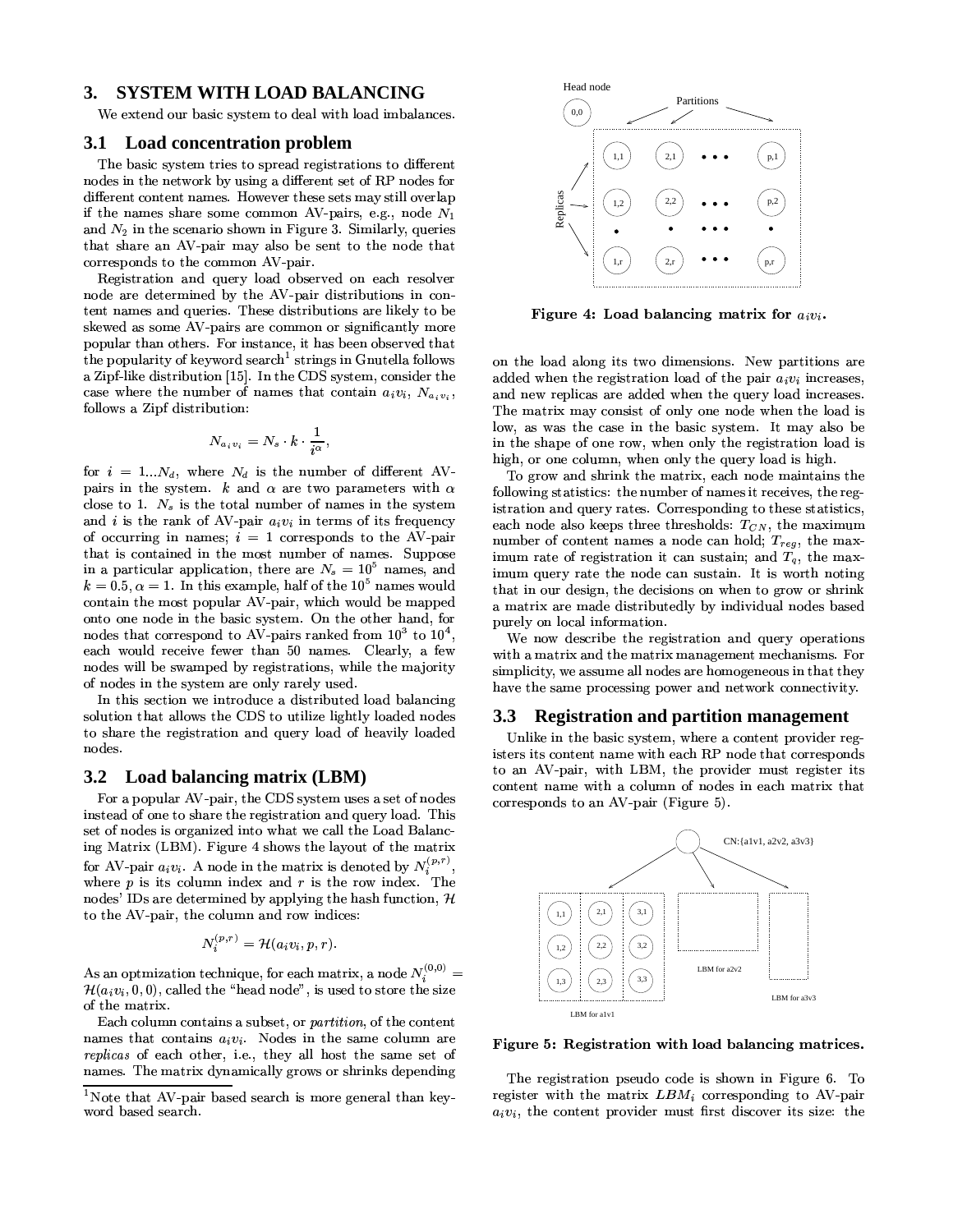1: Register\_Name(name) {  $2:$ foreach AV pair  $a_i v_i$  in name {  $3:$  $\mathbf{d} \mathbf{o} \{$  $N_i^{(0,0)} \leftarrow \mathcal{H}(a_i v_i, 0, 0);$  $4:$  $(P, R) \leftarrow$  retrieve\_matrix\_size( $N_i^{(0,0)}, a_i v_i$ );  $5:$  $6:$  $p \leftarrow$  generate\_random\_number(1, P);  $r \leftarrow 1$ ; 7.  $\begin{array}{l} \label{eq:1} N_{i}^{(p,r)} \leftarrow \mathcal{H}(a_{i}v_{i}, p, r); \\ \text{flag} \leftarrow \text{send\_to}(N_{i}^{(p,r)}, \text{ name}); \end{array}$ 8.  $9:$ } until (flag equals to SUCCESS);  $10<sup>°</sup>$  $\mathcal{E}$  $11:$  $12:\}$ 

Figure 6: The algorithm for content providers to register with LBM.

number of partitions,  $P$ , and the number of replicas,  $R$ . It can do so in several ways. The most efficient way is to retrieve the size from the pair's corresponding head node (line 4, 5). In the case that the head node is down or becomes a bottleneck, the provider may find out the matrix size by directly sending probe messages to the nodes in the matrix. For example, to discover  $P$ , the provider may first estimate a maximum number  $P_0$ , and probe a node in the  $P_0$ th partition, e.g.,  $N_i^{(P_0,1)}$ . Node  $N_i^{(P_0,1)}$  can determine whether it belongs to  $LBM_i$  by examining its database: if it has seen  $a_i v_i$  before, then it does; otherwise, it does not. Since the partitions are ordered, the current number of partitions can be discovered in  $O(\log P_0)$  steps via binary probing between partition 1 and  $P_0$ . Content providers may cache an AVpair's matrix size and use it without rediscovering it. This will for example be useful when refreshing registrations.

Once the size of the matrix is found, the content provider selects a random partition between 1 and  $P$  (line 6) and registers with the nodes in that column (line 8, 9). The provider may send the registration to the first node in the column (line 7) and let it propagate the message to other nodes, or it can register with each node directly. In case the registration at this selected partition fails, the provider will have to repeat the registration process (line 10). In practice, an upper limit is set for the maximum number of partitions a matrix can have, and a registration will fail if its corresponding matrix has reached the maximum value.

New partitions are introduced to a matrix when the matrix receives more names than the current partitions can host or when the name registration rate observed by the matrix exceeds what the matrix can sustain. Figure 7 shows the pseudo code for adding new partitions to the matrix. New partitions are added only by nodes in the last partition. For example, when a node in the last partition,  $N_i^{(P,r)}$ , reaches threshold  $T_{CN}$  or  $T_{reg}$  (line 3), it will send an INCP message to the head node (line 6, 7). When the head node receives such a message, it increases the  $P$  value corresponding to this AV-pair. In an additive increase approach, it increases  $P$  value by 1, whereas in a multiplicative approach, the  $P$  value is doubled every time. We are evaluating both approaches. Suppose only one new partition is added, then nodes in the new column have the following<br>IDs:  $\mathcal{H}(a_i v_i, P + 1, r) = N_i^{((P+1), r)}$ . Based on the regis-

1: Receive\_Name(name,  $a_i v_i$ ) {  $2:$  $check\_node\_status()$ ; if (reach  $T_{CN}$  or  $T_{reg}$ ) {  $3:$ 4.  $reject(name)$ ; if (partition\_added\_flag equals to FALSE) { 5.  $N_i^{(0,0)} \leftarrow \mathcal{H}(a_i v_i, 0, 0);$  $6:$ update\_matrix\_size( $N_i^{(0,0)}$ ,  $a_i v_i$ , INC\_P);  $\overline{7}$ : 8.  $9:$  $\}$  else  $\{$  $insert\_to\_database(name)$ :  $10<sup>°</sup>$  $11:$  $12.\}$ 



tration algorithm, future registrations will be shared by the  $P+1$  partitions

The number of partitions of a matrix should be kept as small as possible, since more partitions would require clients to send more messages when resolving queries. Push and pull techniques are used to reduce the number of partitions, e.g., older partitions, when they have space available, can "pull" names from the last partition. When the last column is not holding any content, it will remove itself from the matrix. The head node will then decrease  $P$  by 1.

### 3.4 Query and replication management

Similar to the basic system, clients can use any matrix that corresponds to an AV-pair in the query for query resolution. To collect all the possible matched names, the client must send the query to all the columns of the selected matrix because each column stores only a fraction of the names that have that AV-pair. In selecting a matrix, the client may use the query optimization mechanism to probe the head node of each corresponding matrix to get their sizes and then select the one that has the fewest columns. Since the nodes in the same column are replicas of each other, the query needs only to be sent to one node in each column. To balance the load within each column, the client picks a random one. Thus, the query load observed on each node in a matrix is uniformly distributed.

Suppose matrix  $LBM_i$  currently has R rows, or replicas. New replicas will be added to the matrix as the query load of the matrix increases. In particular, when the query rate observed by a node  $N_i^{(p,R)}$ , in the last row, reaches  $T_q$ , it will send an INC<sub>-R</sub> message to the head node  $N_i^{(0,0)}$ . Suppose replicas are added additively, then the head node will increase R by 1 and send DUPLICATE messages to all nodes in the last row, asking them to replicate themselves. For example, node  $N_i^{(1,R)}$  will send its names that contain  $a_i v_i$ to node  $N_i^{(1,R+1)}$ .

More replicas in the matrix means providers must register with more nodes. To reduce the number of replicas, when the last node in each column observes that its query rate drops below a threshold, it can remove itself from the matrix. Due to the uniform query load distribution in the matrix, in fact, the last row will be removed.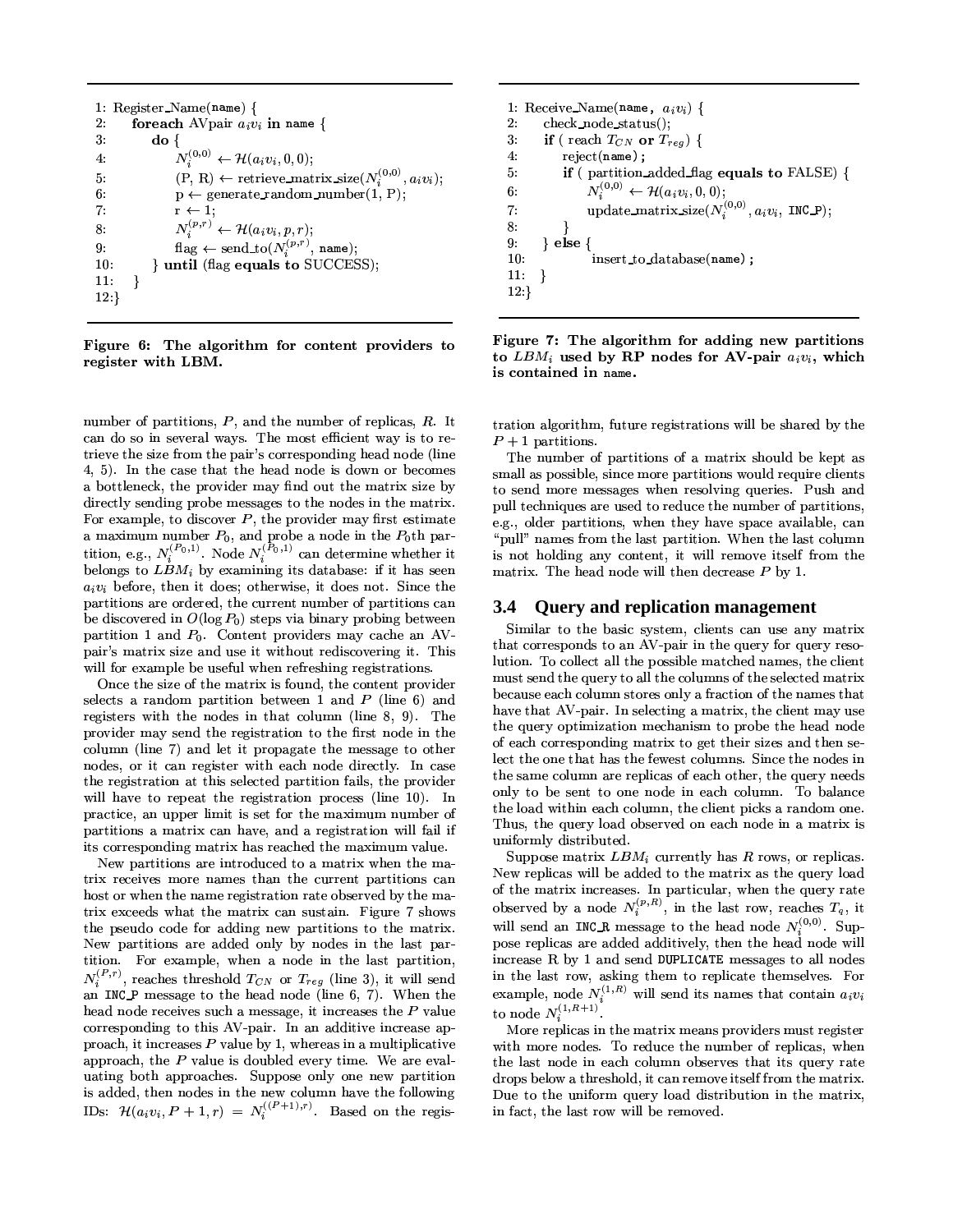#### **System properties with LBM**  $3.5$

When LBMs are created, both the registration and query costs increase. Consider matrix  $LBM_i$  which corresponds to  $a_i v_i$  and has P partitions and R replicas. Registering a name with  $LBM_i$  takes  $O(R)$  messages. A client that chooses  $LBM_i$  to resolve its query that contains  $a_i v_i$  must send  $O(P)$  messages to  $LBM_i$ . The values of P and R increase linearly with the overall registration load and query load of  $a_i v_i$  respectively. Our design ensures that a matrix is not large in both dimensions: the query optimization mechanism makes sure that a matrix that has many partitions will not have many replicas. This is important because we expect popular AV-pairs to show up both in many registrations and many queries.

From a resolver node's point of view, its observed load is limited by the thresholds, and thus it can process registrations and queries efficiently. From the system's point of view, it does not reject registrations or queries prematurely, and tries to balance load across all nodes until every node reaches its capacity.

#### **SIMULATION EVALUATION** 4.

In this section, we use simulation results to demonstrate the effectiveness of the designed system.

#### **Simulator implementation** 4.1

We developed an event-driven simulator to evaluate the CDS system. The simulator implements both the basic design and the load balancing mechanisms, excluding the matrix shrinking. Events in the simulator include registrations, queries, probe messages, and their replies. A node uses an FCFS queue to process registrations and queries with exponentially distributed service rates. Each node estimates the registration and query rates it observes based on a simple sliding window of recently received registrations and queries.

The simulator uses a 24-bit name space for node IDs and the hashed values of AV-pairs, and node IDs are assigned in such a way that each node covers an equal slot in the entire name space to ensure an even mapping of hashed values onto nodes. One requirement of the hash function used by the system is that it must be able to generate values uniformly distributed in the name space and insensitive to the input. The simulator uses Unix's random number generator to produce "hashed" values, and in practice, deterministic cryptographic functions such as SHA-1 should be used. The simulator assumes the existence of Chord-like underlying overlay management and routing mechanisms.

#### 4.2 **Experiment setup**

In the following experiments, we consider a CDS network that has  $N_c = 10^4$  nodes. There are 50 attributes in the system, and each of which can take on 200 values ( $N_d = 10^4$ distinct AV pairs).

As workload, we generate two sets of content names and one set of queries. Each name dataset contains 10<sup>5</sup> names and each name is comprised of  $n = 20$  AV-pairs. The AVpair distributions in names are shown in Figure 8. In the uniform dataset, each AV-pair is equally likely to appear in a name, and on average each AV-pair occurs in 200 names. In the skewed case, some AV-pairs are assigned higher weights, and the overall distribution of AV-pairs is Zipf-like, as it is close to a straight line in the log-log plot( $\alpha \sim 0.88$ ), and the most popular AV-pairs are contained in over 23,000 names.



Figure 8: AV-pair distributions in two sets of content names.



Figure 9: AV-pair distribution in queries.

The query dataset contains approximately  $10^5$  queries and is generated based on a Zipf distribution with  $\alpha = 1$  (Figure 9). The maximum number of AV-pairs a query has is 10 and the average is 4. The most popular AV-pair in queries occurs in about 25,000 queries. Both the arrival times for names and queries are modeled with a Poisson distribution.

In our experiments, we limit the size of a matrix for any AV-pair to be at most  $10 \times 10$ , i.e., 10 partitions and 10 replicas. The size is a tunable parameter, whose value should be determined based on an application's requirement. The larger the size is, the more registration and query load the system can sustain, but with higher cost.

### 4.3 Balanced name distribution

We first study how well the system balances content names across nodes by applying the two name datasets to the system under two schemes: the basic system without LBMs, and the system with LBMs. To deploy LBMs, a node can either set  $T_{CN}$  to limit the number of names it will receive, or set  $T_{reg}$  to limit the rate of registrations coming to it. In this set of experiments,  $T_{CN}$  is set and LBMs are created to hold extra registrations when a node reaches threshold. A smaller  $T_{CN}$  is used for the uniform set to ensure LBMs will be deployed.

Results are shown in Table 1. For the skewed dataset, when no thresholds are set, no LBMs are created, and as expected, there is a large variance in the name distribution, e.g., some nodes receive as many as 100 times more names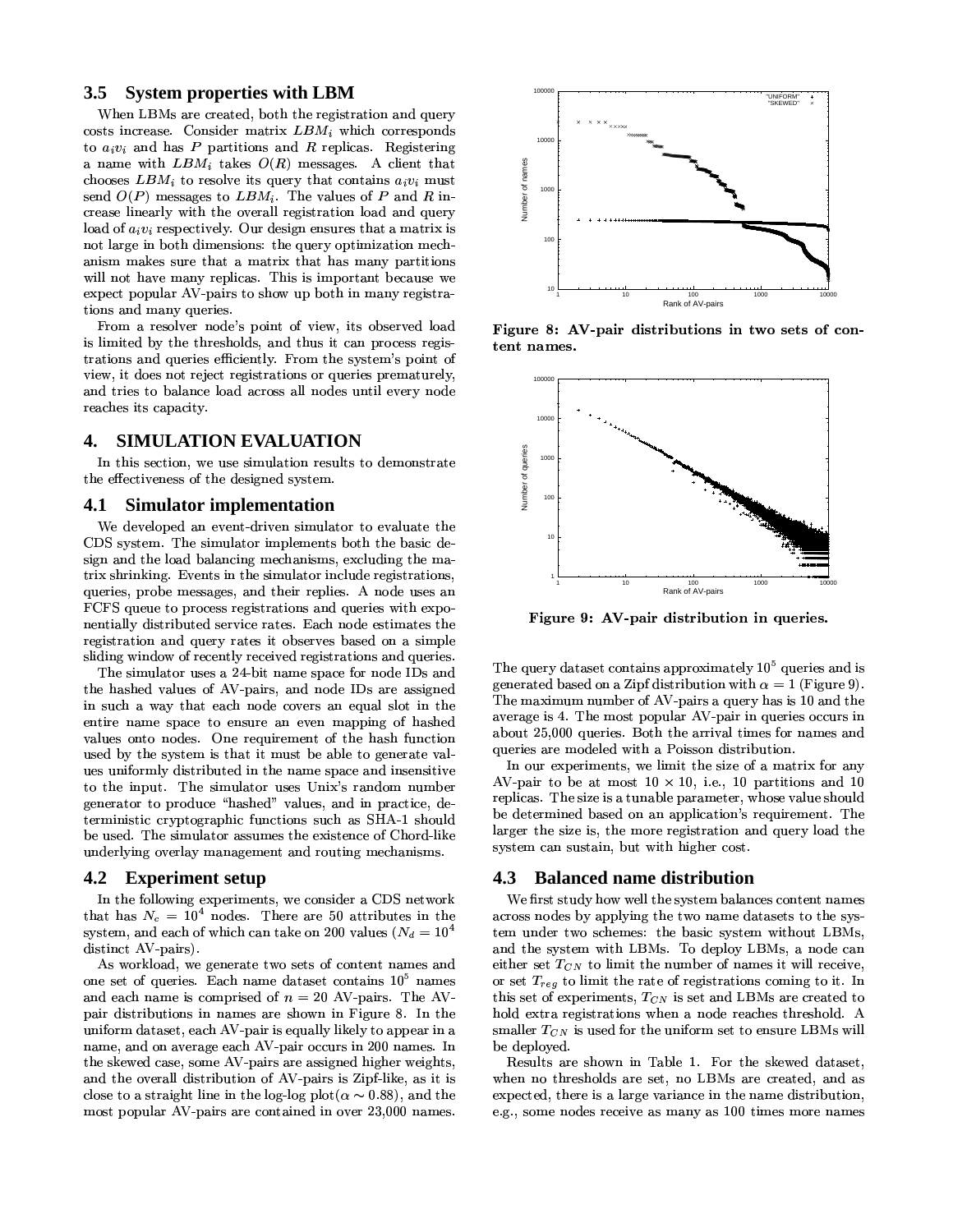than the average, and some nodes do not get any names. For the uniform dataset, names are distributed more evenly, but since the hashed values of two different AV-pairs may fall into the range of the same node, a node may be responsible for multiple AV-pairs, and receive more than the average number of names. With LBM, in both cases, the maximum number of names a node stores is reduced to the desired threshold, and names are distributed more evenly: standard deviations are reduced by 48% and 40% respectively.

| <b>Datasets</b> | Schemes         | Max   | Min | Avg. | Std. dev. |
|-----------------|-----------------|-------|-----|------|-----------|
| Skewed          | No LBM          | 23816 |     | 200  | 989       |
|                 | $T_{CN} = 2500$ | 2500  |     | 200  | 512       |
| Uniform         | No LBM          | 1218  |     | 200  | 200       |
|                 | $T_{CN} = 320$  | 320   |     | 200  | 120       |

Table 1: Statistics of name distribution on nodes.

#### 4.4 **Registration scalability**

In the following experiments, we assume each node has approximately  $500Kbps$  available link bandwidth (DSL level), which is the limiting factor of the node's performance. Corresponding to the bandwidth, each node sets a threshold of  $T_{reg} = 50reg/sec$  as the maximum sustainable registration rate (assume the registration packet size is 1000 bytes). We examine how the system scales with registration load by showing the registration success rate.

Figure 10 plots the effect of arrival rate on registration success rate. For the uniform dataset, the system works well without using LBMs as the success rate remains over 95% until the overall rate observed by the system,  $t_{system}$ , reaches 2500reg/sec, which translates to  $t_{node} = 5reg/sec$ , the average registration rate on a node.<sup>2</sup> The success rate starts dropping before each node reaches the threshold because: (1) names are not truly uniformly distributed on nodes, as seen in the previous section, and (2)  $T_{reg}$  is the peak rate threshold. When LBMs are used, partitions are added to matrices, and the system can maintain 100% success rate until the average registration rate on each node reaches 40% of the threshold.

For the skewed dataset, the system behaves similarly: with LBMs, the system can sustain a registration rate that is 6 times higher than without LBMs, while maintaining 100% success rate. Due to the extreme name concentration, in both schemes, with and without LBMs, the success rates drop below 100% at a lower incoming rate compared to the uniform dataset. Additional experiments, where more than 10 partitions are allowed for each LBM, show that success rates can be further increased for a given registration rate.

#### 4.5 **Query scalability**

To test the system's scalability property with regard to queries, we first inject the skewed name dataset into the system and then issue the set of Zipf queries. The query rate threshold on each node is set to be  $T_q = 200q/sec$  (assume the query packet size is 250 bytes). RP nodes for queries are selected using three different schemes: (1) as a base case, use the most popular pair in the query, which is the worst choice; (2) select a random pair; (3) use the query optimization mechanism, i.e., select the pair that has



Figure 10: Registration success rate comparison.



Figure 11: The success rate of queries under three schemes:  $(1)$  base case,  $(2)$  use random pair,  $(3)$  with query optimization. ("with LBM" means allowing replications in the matrices).

the smallest matrix in terms of the number of partitions. A query is declared successful if it is not rejected by the intended RP node regardless of whether there are matching names on the node. For a fair comparison, each query is sent to the system only once.

Figure 11 shows the success rates from six series of experiments. First we observe that the query optimization mechanism plays an important role in improving system's performance: choosing the wrong AV-pair will easily swamp a few RP nodes and cause large failure rates, and selecting a pair randomly does better, but since there are only a few AV-pairs in each query, there is still a good chance a popular AV-pair is chosen. With query optimization, the query load is spread to rarely used nodes, and thus the system can sustain much higher query load.

The effect of LBM, i.e., allowing nodes to adaptively replicating themselves when load is high, is demonstrated by the base scheme and the random scheme. For example, in the base case, the success rate increases from 44.76% to 99.21% when the query rate is  $10^{3}$  g/sec, and in the random case, it increases from 70.19% to 93.26% when the query rate is  $10^4$ q/sec. In the query optimization scheme, because load is distributed across nodes, even under the highest query rate in our experiments, the average rate on a node is far below  $T_q$ . LBMs are needed only occasionally, and when they do the success rate is further increased.

 $\frac{1}{2}t_{node} = t_{system} \cdot n/N_c$ . For  $n = 20$  and  $N_c = 10^4$ ,  $t_{node} =$  $t_{system}/500$ .